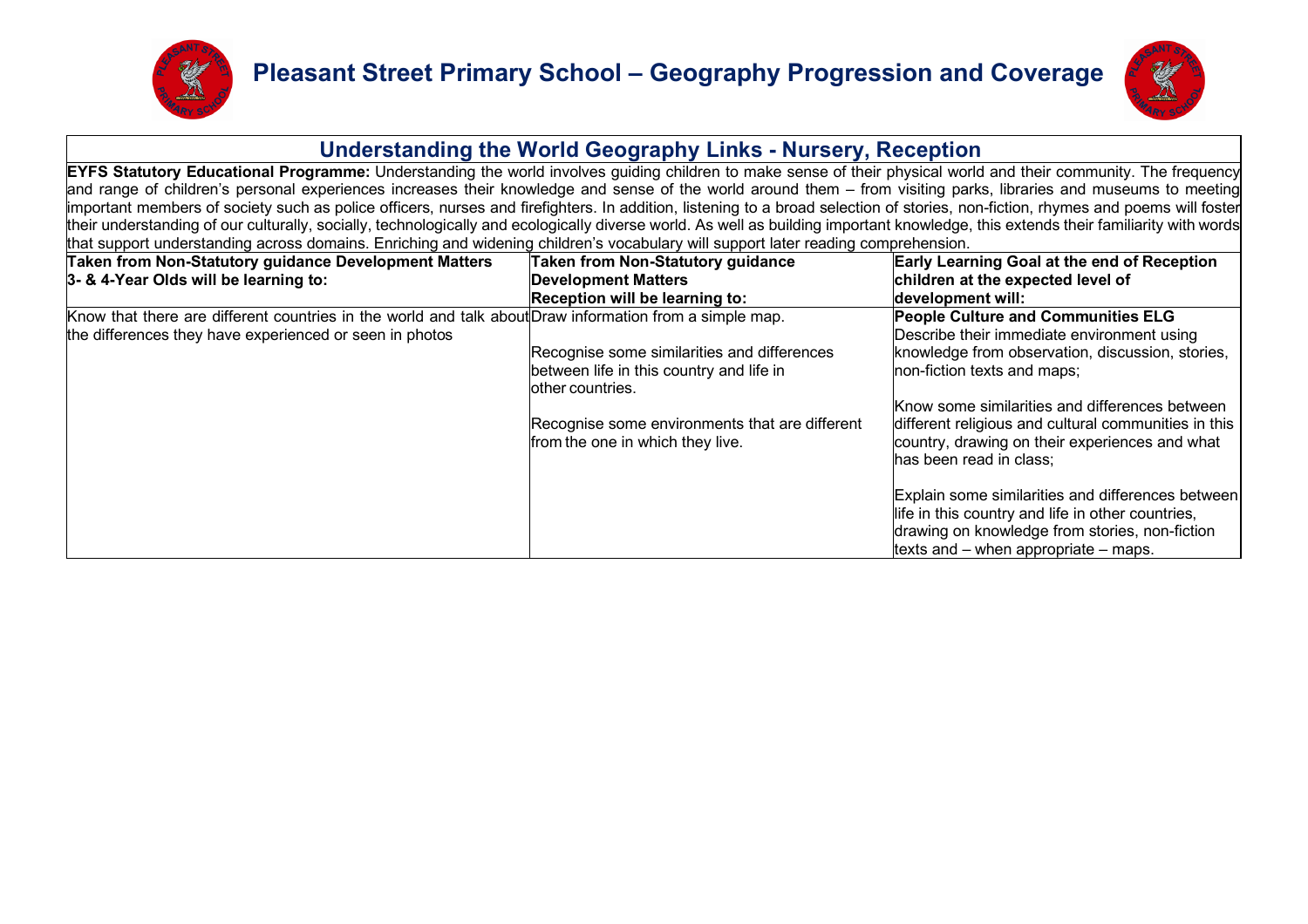



| Geography, Key Stage 1, Year 1                                                                                                                                                                                                          |                                                                                                                                                                                                                                                                                                                                  |                                                                                                                                                                                                                                                                                                                                                                                                                                                                                                                                                                                                                                                                                                                                                                   |                                                                                                                                                                                                                                                                                         |
|-----------------------------------------------------------------------------------------------------------------------------------------------------------------------------------------------------------------------------------------|----------------------------------------------------------------------------------------------------------------------------------------------------------------------------------------------------------------------------------------------------------------------------------------------------------------------------------|-------------------------------------------------------------------------------------------------------------------------------------------------------------------------------------------------------------------------------------------------------------------------------------------------------------------------------------------------------------------------------------------------------------------------------------------------------------------------------------------------------------------------------------------------------------------------------------------------------------------------------------------------------------------------------------------------------------------------------------------------------------------|-----------------------------------------------------------------------------------------------------------------------------------------------------------------------------------------------------------------------------------------------------------------------------------------|
| <b>Prior Knowledge</b>                                                                                                                                                                                                                  |                                                                                                                                                                                                                                                                                                                                  |                                                                                                                                                                                                                                                                                                                                                                                                                                                                                                                                                                                                                                                                                                                                                                   |                                                                                                                                                                                                                                                                                         |
| Draw information from a simple map.<br>Explain some similarities and differences between<br>life in this country and life in other countries,<br>drawing on knowledge from stories, non-fiction<br>texts and - when appropriate - maps. | Know that there are different countries in the world and talk<br>about the differences they have experienced or seen in photos.<br>Draw information from a simple map.<br>Describe their immediate environment using knowledge from<br>observation, discussion, stories, non-fiction texts and maps;                             | Draw information from a simple map.<br>Recognise some similarities and differences between<br>life in this country and life in other countries.<br>Recognise some environments that are different<br>from the one in which they live.<br>Describe their immediate environment using knowledge<br>from observation, discussion, stories, non-fiction texts<br>and maps;<br>Know some similarities and differences between<br>different religious and cultural communities in this<br>country, drawing on their experiences and what has<br>been read in class;<br>Explain some similarities and differences between life in<br>this country and life in other countries, drawing on<br>knowledge from stories, non-fiction texts and - when<br>appropriate - maps. |                                                                                                                                                                                                                                                                                         |
| <b>Map skills</b>                                                                                                                                                                                                                       | <b>Geographical knowledge and</b><br>understanding                                                                                                                                                                                                                                                                               | <b>Geographical skills and enquiry</b>                                                                                                                                                                                                                                                                                                                                                                                                                                                                                                                                                                                                                                                                                                                            | <b>Vocabulary and communication.</b>                                                                                                                                                                                                                                                    |
| I can follow directions; up, down, left, right,<br>forwards and backwards.<br>I can draw a simple map including a key with<br>symbols.<br>I can draw maps of real life and made<br>up places.                                           | I can use basic geographical vocabulary to describe<br>both human and physical features e.g. city, town, village,<br>shop.<br>I can use aerial photographs and plans to recognise<br>landmarks and features of places.<br>I can name and locate the countries and capital cities of<br>the UK and talk about what they are like. | I can ask questions about places studied at<br>KS1.<br>I can collect information about my local<br>environment.<br>I can use information books to compare the<br>similarities and differences between places<br>studies.                                                                                                                                                                                                                                                                                                                                                                                                                                                                                                                                          | I understand the meaning of 5 key topic words.<br>My school and my city: Human feature, physical<br>feature, landmark, symbol and plan.<br>The United Kingdom: City, Capital city, United<br>Kingdom, Edinburgh, London, Cardiff, Belfast<br>Coast: Coast, beach, route, village, cliff |
| I can draw around objects to make a plan.<br>I can use a simple plan to follow a route.<br>I can draw a route showing features.                                                                                                         | I can use basic geographical vocabulary to describe<br>both human and physical features e.g. city, town, village,<br>beach, cliff, coast<br>I can identify seasonal and daily weather patterns in the                                                                                                                            |                                                                                                                                                                                                                                                                                                                                                                                                                                                                                                                                                                                                                                                                                                                                                                   |                                                                                                                                                                                                                                                                                         |
| I can name and locate the countries and<br>capital cities of the UK and talk about what<br>they are like.                                                                                                                               | UK.                                                                                                                                                                                                                                                                                                                              |                                                                                                                                                                                                                                                                                                                                                                                                                                                                                                                                                                                                                                                                                                                                                                   |                                                                                                                                                                                                                                                                                         |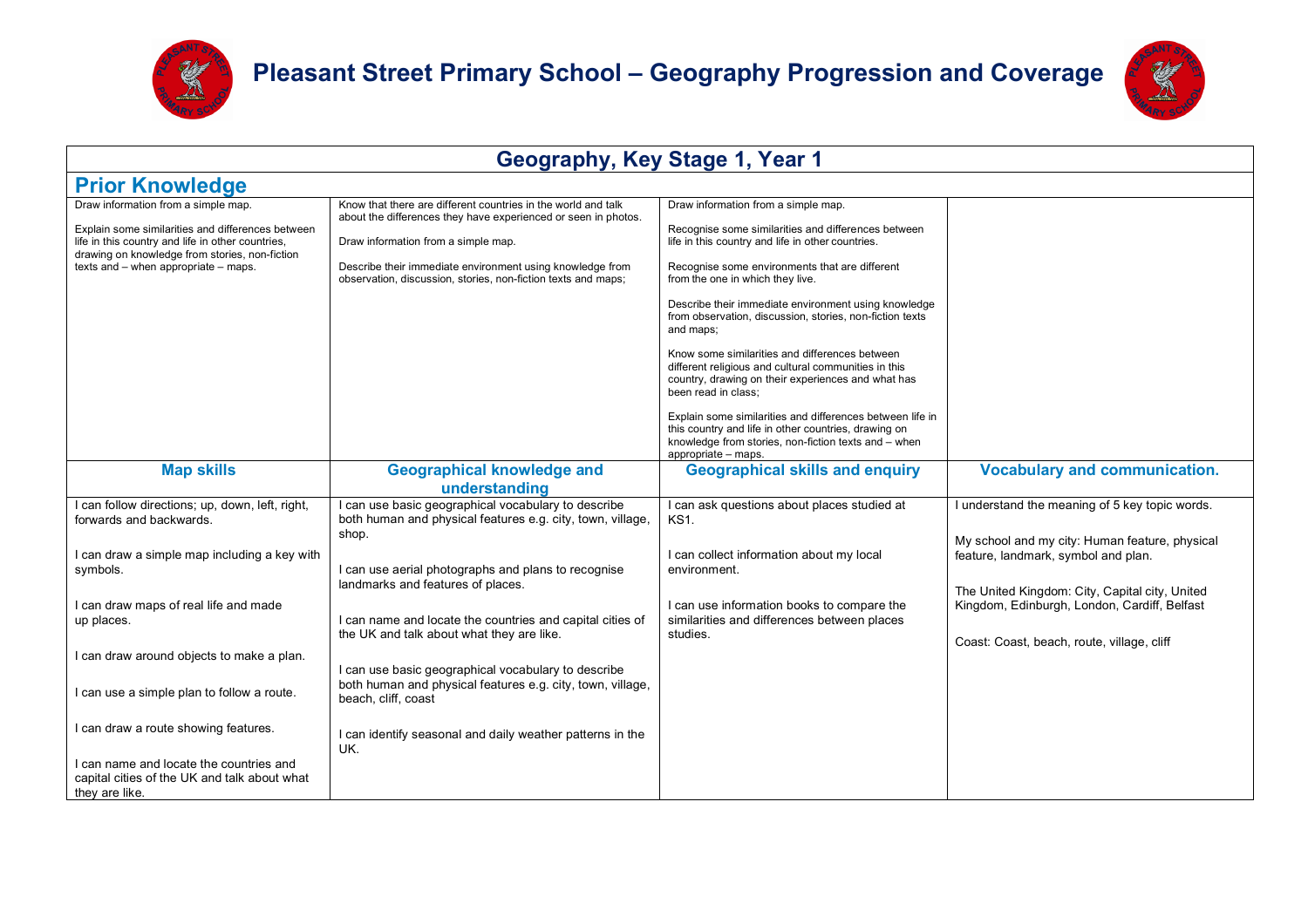



|                                                                                                        |                                                                                                                                          | Geography, Key Stage 1, Year 2                                                                                  |                                                                                                               |
|--------------------------------------------------------------------------------------------------------|------------------------------------------------------------------------------------------------------------------------------------------|-----------------------------------------------------------------------------------------------------------------|---------------------------------------------------------------------------------------------------------------|
| <b>Prior Knowledge</b>                                                                                 |                                                                                                                                          |                                                                                                                 |                                                                                                               |
| (Y1)                                                                                                   | I can identify seasonal and daily weather<br>$(Y1)$ :<br>patterns in the UK.                                                             | can use information books to compare the<br>$(Y1)$ :<br>similarities and differences between places<br>studies. |                                                                                                               |
|                                                                                                        | I can use aerial photographs and plans to recognise<br>landmarks and features of places.                                                 | I can ask questions about places studied at KS1.                                                                |                                                                                                               |
|                                                                                                        | I can use basic geographical vocabulary to describe<br>both human and physical features e.g. city, town,<br>village, beach, cliff, coast |                                                                                                                 |                                                                                                               |
| <b>Map skills</b>                                                                                      | <b>Geographical knowledge and</b><br>understanding                                                                                       | <b>Geographical skills and enquiry</b>                                                                          | <b>Vocabulary and communication.</b>                                                                          |
| can name and locate the world's seven<br>continents and five oceans using globes, maps<br>and atlases. | I can explain geographical similarities and difference<br>between an area of the UK and a non-European<br>country.                       | I can ask questions about places studied at KS1.                                                                | understand the meaning of 10 key topic words and<br>use them in context.                                      |
|                                                                                                        | I can identify hot and cold areas of the world in                                                                                        |                                                                                                                 | Australia:                                                                                                    |
|                                                                                                        | relation to the Equator and North and South Poles.                                                                                       |                                                                                                                 | Continent, Ocean, Climate, Equator, Human<br>features, Physical features, Population, Land,<br>Island, Globe. |
|                                                                                                        |                                                                                                                                          |                                                                                                                 | Our World:                                                                                                    |
|                                                                                                        |                                                                                                                                          |                                                                                                                 | Continent, Oceans, Population, Climate change,<br>Aerial view.                                                |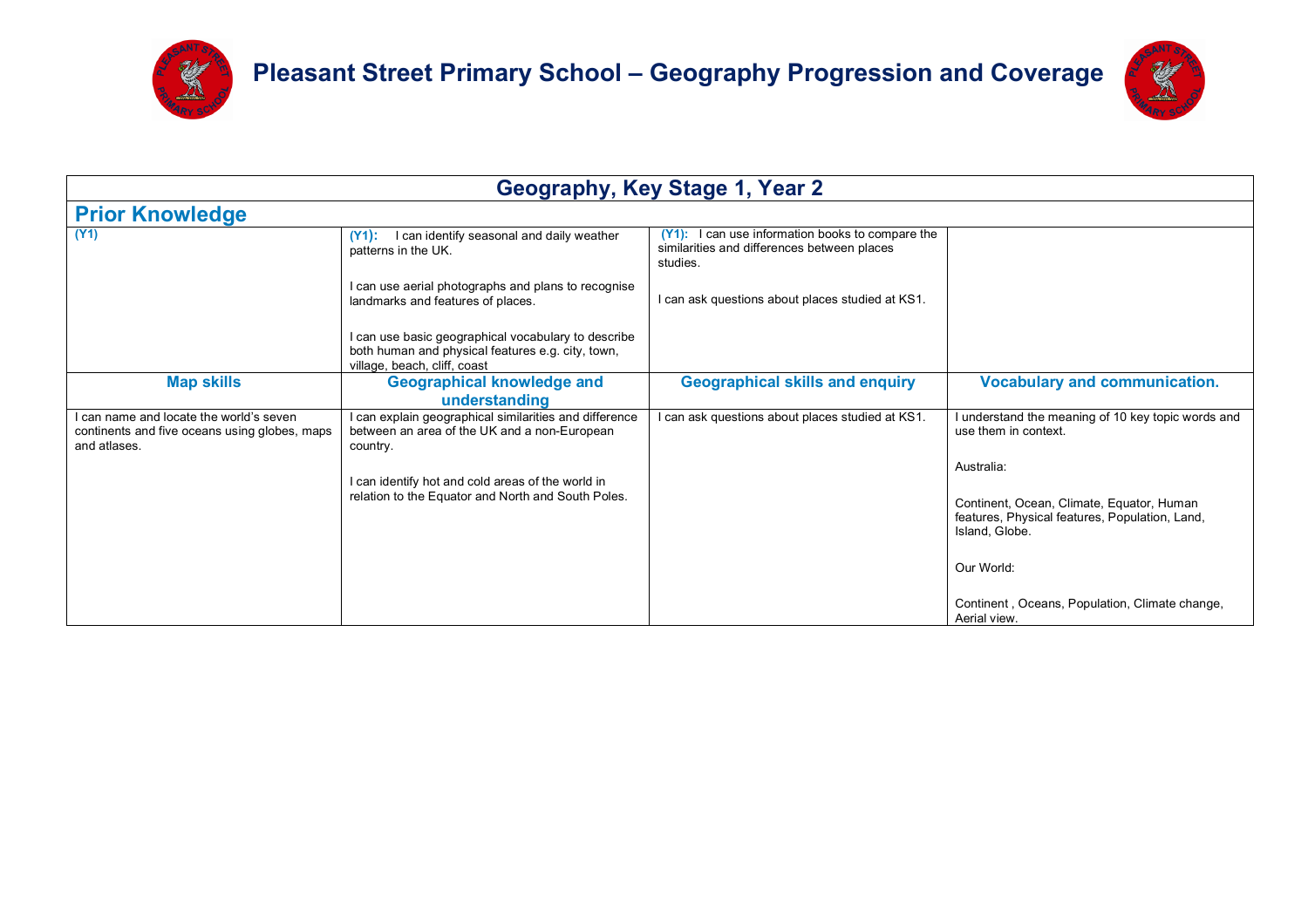



| Geography, Key Stage 2, Year 3                                                                                                                                                   |                                                                                                                                                       |                                                                                                                                                                                                                            |                                                                                                                |
|----------------------------------------------------------------------------------------------------------------------------------------------------------------------------------|-------------------------------------------------------------------------------------------------------------------------------------------------------|----------------------------------------------------------------------------------------------------------------------------------------------------------------------------------------------------------------------------|----------------------------------------------------------------------------------------------------------------|
| <b>Prior Knowledge</b>                                                                                                                                                           |                                                                                                                                                       |                                                                                                                                                                                                                            |                                                                                                                |
| (Y2): I can name and locate the world's<br>seven continents and five oceans using<br>globes, maps and atlases.<br>(Y1): I can draw a simple map including a<br>key with symbols. | (Y1 and Y2): I can use basic geographical<br>vocabulary to describe both human and physical<br>features e.g. city, town, village, beach, cliff, coast | (Y1 and Y2) I can use basic geographical<br>vocabulary to describe both human and<br>physical features e.g. city, town, village,<br>beach, cliff, coast<br>(Y1 and Y2) I can ask questions about<br>places studied at KS1. | $(Y2)$ :                                                                                                       |
| (Y1): I can name and locate the countries<br>and capital cities of the UK and talk about<br>what they are like.<br>(Y1): I can use a simple plan to follow a<br>route.           |                                                                                                                                                       |                                                                                                                                                                                                                            |                                                                                                                |
| <b>Map skills</b>                                                                                                                                                                | <b>Geographical knowledge and</b><br>understanding                                                                                                    | <b>Geographical skills and enquiry</b>                                                                                                                                                                                     | <b>Vocabulary and communication.</b>                                                                           |
| I can locate world continents and countries.<br>I can name and locate countries and                                                                                              | can describe and understand the working of<br>mountains, volcanoes and earthquakes.                                                                   | Ask and answer geographical questions<br>about the physical and human<br>characteristics of a location.                                                                                                                    | I understand the meaning of the 10 key topic words, I<br>can spell them and know how to use them in context.   |
| geographical regions and their identifying<br>human and physical characteristics.<br>I can use a key to interpret symbols and                                                    | I can use basic geographical vocabulary to describe<br>both human and physical features e.g. city, town,<br>village, beach, cliff, coast              | I can use 4 points on a compass; North,<br>South, East and West.                                                                                                                                                           | Mountains, Volcanoes and Earthquakes:                                                                          |
| marks on an OS map.                                                                                                                                                              | I can identify key human and physical features and<br>land use.                                                                                       |                                                                                                                                                                                                                            | Active, Dormant, Eruption, Alpine, Altitude, Magma,<br>Richter Scale, Magnitude, Tectonic Activity, Epicentre, |
| I can identify and interpret relief maps.<br>I can name and locate counties and cities of                                                                                        | I can use a range of sources to compare the<br>similarities and differences between human and                                                         |                                                                                                                                                                                                                            | The United Kingdom:<br>The United Kingdom, Region, County, North West,                                         |
| the UK.<br>I can follow a route on an OS map.                                                                                                                                    | physical features of places studied.                                                                                                                  |                                                                                                                                                                                                                            | Population, Key, Symbols, Co-ordinates, Tourism, Land<br>use                                                   |
| I can use the key to interpret symbols and<br>marks on an OS map for routes.                                                                                                     |                                                                                                                                                       |                                                                                                                                                                                                                            |                                                                                                                |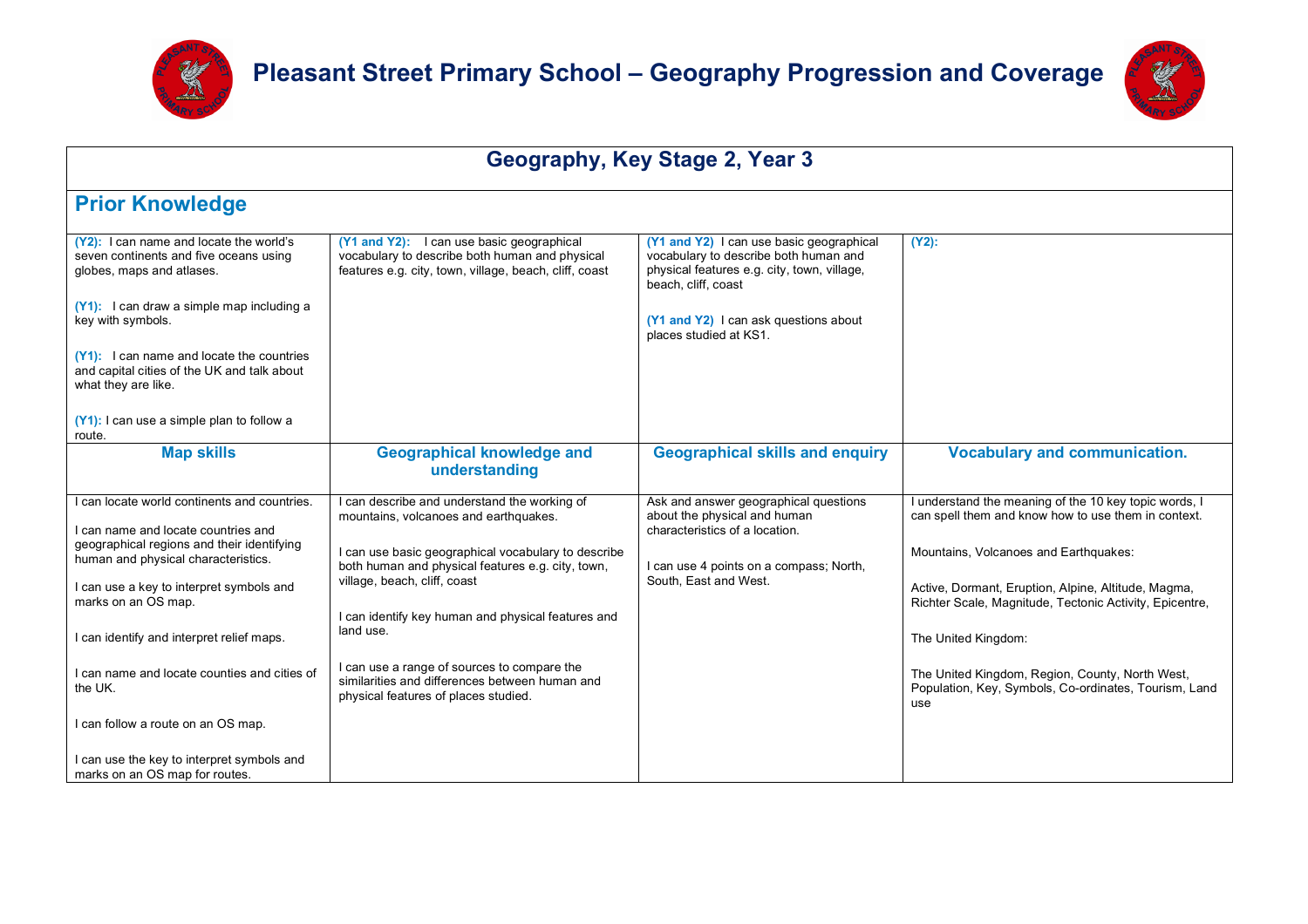



| Geography, Key Stage 2, Year 4                                                                                                                                                                                                                                                                                                                                                                                                       |                                                                                                                                                                                                                      |                                                                                  |                                                                                                                               |
|--------------------------------------------------------------------------------------------------------------------------------------------------------------------------------------------------------------------------------------------------------------------------------------------------------------------------------------------------------------------------------------------------------------------------------------|----------------------------------------------------------------------------------------------------------------------------------------------------------------------------------------------------------------------|----------------------------------------------------------------------------------|-------------------------------------------------------------------------------------------------------------------------------|
| <b>Prior Knowledge</b>                                                                                                                                                                                                                                                                                                                                                                                                               |                                                                                                                                                                                                                      |                                                                                  |                                                                                                                               |
| (Y3): I can locate world continents and<br>countries.<br>(Y3): I can interpret relief maps.<br>(Y2): I can identify hot and cold areas of the<br>world in relation to the Equator and North and<br>South Poles.<br>(Y3): I can use a key to interpret symbols and<br>marks on an OS map for routes<br>(Y3): I can follow a route on an OS map.<br>(Y3): I can use the key to interpret symbols<br>and marks on an OS map for routes. | (Y3): I can identify key human and physical<br>features and land use.<br>(Y3): I can use a range of sources to compare the<br>similarities and differences between human and<br>physical features of places studied. | (Y3): I can use 4 points on a compass; North,<br>South. East and West.           |                                                                                                                               |
| <b>Map skills</b>                                                                                                                                                                                                                                                                                                                                                                                                                    | <b>Geographical knowledge and</b><br>understanding                                                                                                                                                                   | <b>Geographical skills and enquiry</b>                                           | <b>Vocabulary and communication</b>                                                                                           |
| I can locate the position of the<br>Equator, Northern and Southern<br>Hemispheres and the Arctic and Antarctic<br>Circles.                                                                                                                                                                                                                                                                                                           | can describe and understand different types of<br>settlement and land use.<br>I can use a range of sources to compare the                                                                                            | know the four points on a compass and can<br>use them when following directions. | understand the meaning of the 10 key topic words, I<br>can spell them and know how to use them in context.                    |
| l can read and interpret a globe as a flat map/ l<br>can locate world continents, countries and<br>major cities.                                                                                                                                                                                                                                                                                                                     | similarities and differences between human and<br>physical features of places studied at KS2.                                                                                                                        |                                                                                  | South America:<br>Relief map, Climate, Urbanisation, Migrate, Indigenous,<br>Equator, Push Factors, Pull Factors, Population, |
| I can make a simple scale drawing e.g 1 sq cm<br>$= 1$ sq m                                                                                                                                                                                                                                                                                                                                                                          |                                                                                                                                                                                                                      |                                                                                  | Poverty.                                                                                                                      |
| I can use photographs of the area I have taken<br>to help me draw a simple map.                                                                                                                                                                                                                                                                                                                                                      |                                                                                                                                                                                                                      |                                                                                  | Field work:<br>Leisure, Tourism, Grid reference, Scale, Compass,                                                              |
| can locate places on an OS map using a 4<br>figure grid reference.                                                                                                                                                                                                                                                                                                                                                                   |                                                                                                                                                                                                                      |                                                                                  | Route, Erosion, Restoration, Disused, Gorge                                                                                   |
| I can use aerial photographs and plans to<br>recognise landmarks and features of places.                                                                                                                                                                                                                                                                                                                                             |                                                                                                                                                                                                                      |                                                                                  |                                                                                                                               |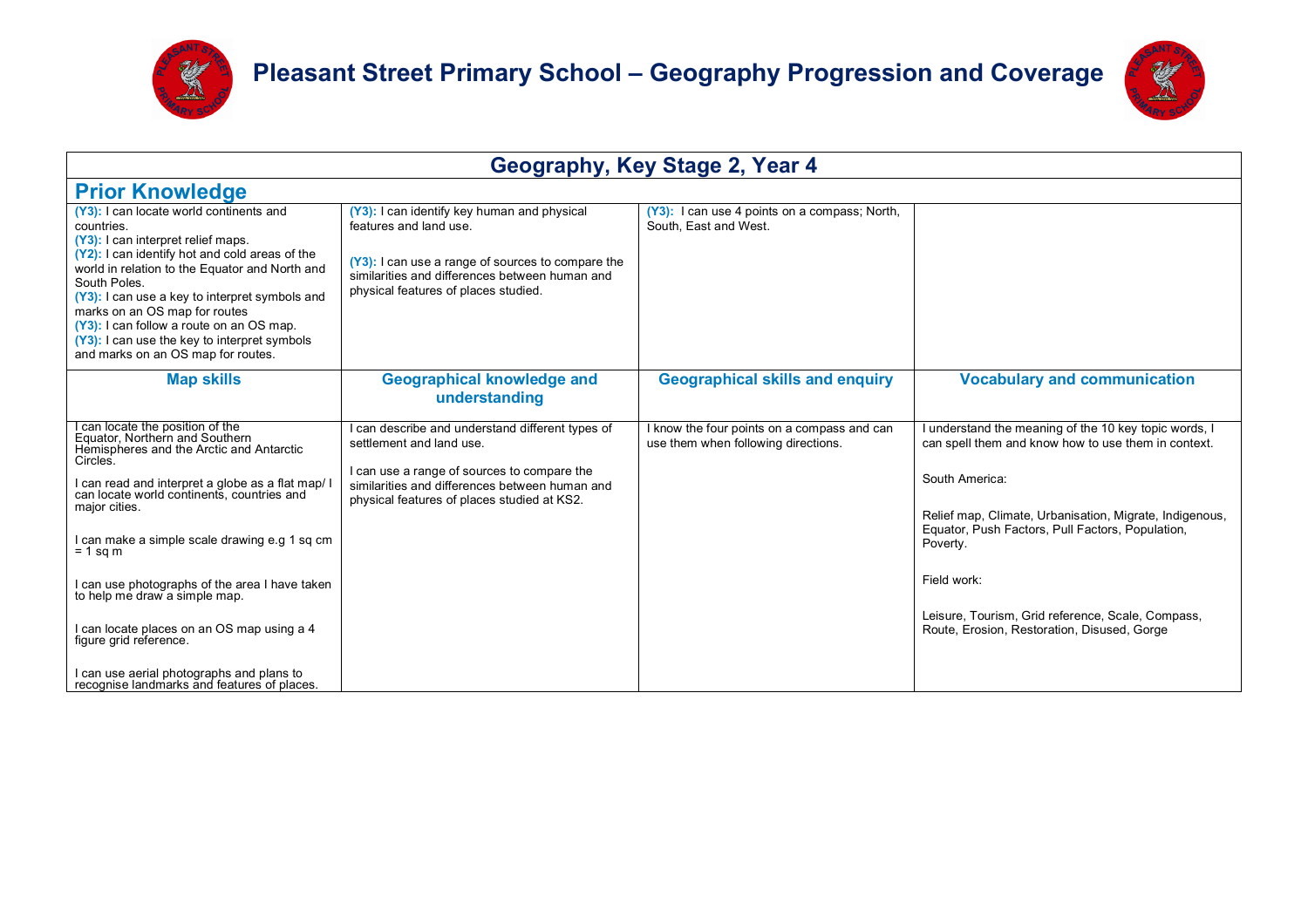



| Geography, Key Stage 2, Year 5                                                                                                                                                                                                                                                                                                                                                                                                                                                                                                             |                                                                                                                                                                                                                                                                                   |                                                                                                                                                                        |                                                                                                                                                                                                                                                                                                                       |
|--------------------------------------------------------------------------------------------------------------------------------------------------------------------------------------------------------------------------------------------------------------------------------------------------------------------------------------------------------------------------------------------------------------------------------------------------------------------------------------------------------------------------------------------|-----------------------------------------------------------------------------------------------------------------------------------------------------------------------------------------------------------------------------------------------------------------------------------|------------------------------------------------------------------------------------------------------------------------------------------------------------------------|-----------------------------------------------------------------------------------------------------------------------------------------------------------------------------------------------------------------------------------------------------------------------------------------------------------------------|
| <b>Prior Knowledge</b>                                                                                                                                                                                                                                                                                                                                                                                                                                                                                                                     |                                                                                                                                                                                                                                                                                   |                                                                                                                                                                        |                                                                                                                                                                                                                                                                                                                       |
| (Y4): I can locate places on an OS map<br>using a 4 figure grid reference.<br>(Y4): I can locate places on an OS map<br>using a 4 figure grid reference.<br>(Y3 and Y4): I can use a key to interpret<br>symbols and marks on an OS map for<br>routes.<br>(Y3 and Y4): I can make a simple scale<br>drawing e.g 1 sq cm = $1$ sq m<br>(Y3 and Y4): I can use photographs of<br>the area I have taken to help me draw a<br>simple map.<br>(Y4): I can use aerial photographs and<br>plans to recognise landmarks and<br>features of places. | (Y3 and Y4): I can use a range of sources to compare<br>the similarities and differences between human and<br>physical features of places studied.                                                                                                                                | (Y4): I know the four points on a compass and<br>can use them when following directions.                                                                               |                                                                                                                                                                                                                                                                                                                       |
| <b>Map skills</b>                                                                                                                                                                                                                                                                                                                                                                                                                                                                                                                          | <b>Geographical knowledge and</b><br>understanding                                                                                                                                                                                                                                | <b>Geographical skills and enquiry</b>                                                                                                                                 | <b>Vocabulary and communication.</b>                                                                                                                                                                                                                                                                                  |
| can use digital/computer mapping to<br>locate places in the KS2 PoS.<br>I can follow a route on a small scale OS<br>map.<br>I can locate places on an OS map using                                                                                                                                                                                                                                                                                                                                                                         | I can analyse the relevance of information from a range<br>of sources and make conclusions about places studied<br>at KS2.<br>I can describe and understand climate zones, biomes,<br>vegetation belts and the water cycle.                                                       | can interpret graphs, maps and charts and<br>use information to produce my own.<br>I know the eight points on a compass and can<br>use them when following directions. | I understand the meaning of the 10 key topic words, I can spell<br>them and know how to use them in context.<br>Rivers:<br>Source, River mouth, Current, Erosion, Tributary, Meander,<br>River bed, Estuary, Flow, River bank                                                                                         |
| a 6-figure grid reference.                                                                                                                                                                                                                                                                                                                                                                                                                                                                                                                 | I can describe and understand economic activity and the<br>distribution of natural resources including energy, food,<br>minerals and water.<br>I can show an understanding of the current problem<br>faces with plastic pollution.<br>I can explain why plastic pollution occurs. |                                                                                                                                                                        | <b>Environmental Issues:</b><br>Environment, Pollution, Single Use, Disposable, Biodegradable,<br>Landfill, Recyclables, Decompose, Terracycle, Recycle<br>Fieldwork:<br>Pollution, Habited , Inhabited , Fieldwork, Contour,<br>Observations , Features, Human Features, Physical Features,<br><b>Grid Reference</b> |
|                                                                                                                                                                                                                                                                                                                                                                                                                                                                                                                                            | I can suggest changes that can be made to improve the<br>environment on an individual and community scale.                                                                                                                                                                        |                                                                                                                                                                        |                                                                                                                                                                                                                                                                                                                       |